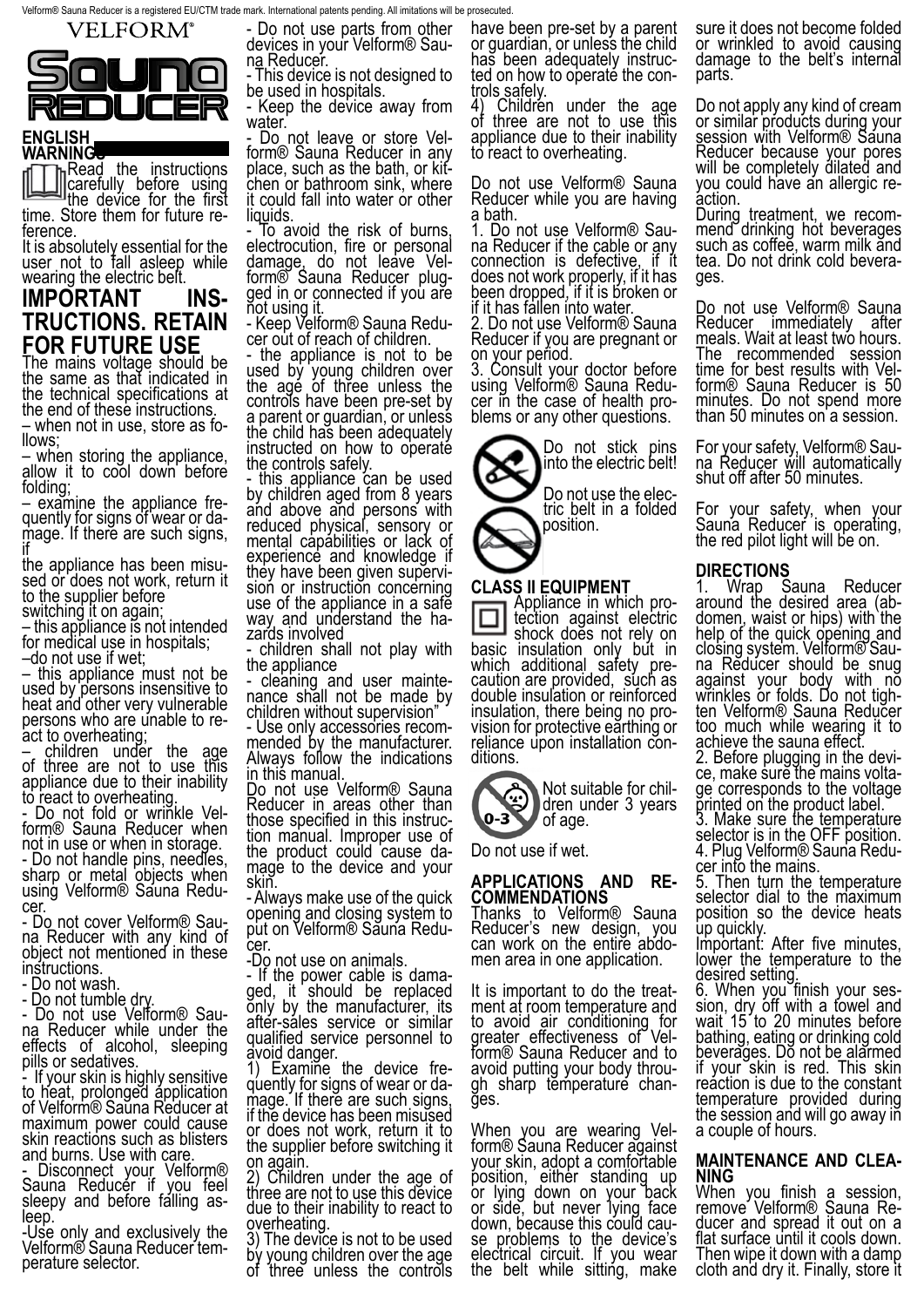in a dry place.

### **CAUTION DISPOSAL OF MATERIALS**



A symbol of a cros-<br>sed-out wheeled bin<br>means you should you should

find out about and<br>follow local regulations about disposing of this kind of product. Do not dispose of this product as you would other household waste. Dispose of this device in accordance with<br>the corresponding local regulations. Electrical and electro-<br>nic devices contain hazardous substances that can have harmful effects on the environ- ment and/or human health and should be recycled properly.

### **Warranty**

This product is covered by a<br>warranty against manufactuwarranty against manufactu-<br>ring defects subject to the time periods stipulated by the legis-<br>lation in force in each country. lation in force in each country.<br>This warranty does not cover<br>damages resulting from inadequate use, negligent commer-<br>cial use, abnormal wear and tear, accidents or improper handling.

### **AUSTRALIA & NEW ZEALAND ONLY**

This product has the benefit<br>of certain Consumer Guaranof certain Consumer Guaran-<br>tees. These are prescribed by the Australian Consumer Law & the New Zealand Consumer Guarantees Act 1993 both of which provide protection for consumers. There is no ex- press warranty for this product press warranty for this product<br>in Australia or New Zealand. The above paragraph refers to other countries.

### **TECHNICAL SPECIFICA- TIONS**

Power source: 220-240V Operating frequency: 50 Hz Power consumption: 40 W (approx.) Automatic shut-off time: 50

min (approx.) Temperature: 55ºC +/-8.25ºC

## **CLEANING AND MAINTE- NANCE**

When you are not using your Velform® Sauna Reducĕr, sto-<br>re it flat and fully extended. Do re it flat and fully extended. Do<br>not fold the belt.

Velform® Sauna Reducer should be kept in a safe place under the following conditions: Temperature: Min: 30°C, Max: 55°C (+/-5°C)

Relative humidity: maximum 75%.

You can find the instruction manual in www.industexcom/ products.php

#### **ESPAÑOL ADVERTENCIAS**

Lea detenidamente las instrucciones de uso

del aparato. Guárdelas<br>para una posible consulta pos-<br>terior.

Es absolutamente indispen- sable evitar que el usuario se duerma durante el uso de la almohadilla eléctrica.

# **INSTRUCCIONES IM- PORTANTES. GUÁR- DELAS PARA FUTU- RAS CONSULTAS.**

El voltaje de su red debe ser el mismo que señala las espe- cificaciones técnicas impresas al final de estas instrucciones.

- Si el producto no está en uso, guárdelo tal como se indica en el manual.

- Cuando vaya a guardar el producto, deje que se enfríe antes de doblarlo.

- Examine el producto con fre- cuencia para detectar posibles signos de desgaste o daño. En caso de hallar signos de este tipo, o si el producto se ha usado de forma incorrecta o no funciona, devuélvalo al distribuidor antes de volver a encenderlo.

- Este producto no ha sido concebido para uso médico en hospitales.

No utilice el producto si está húmedo o mojado.

- Este producto no debe ser utilizado por personas insen- sibles al calor ni por personas muy vulnerables incapaces de reaccionar ante un calor exce- sivo.

- Los menores de 3 años no deben utilizar este producto debido a su incapacidad de reaccionar ante el sobrecalen- tamiento.

- No doble ni arrugue Velform® Sauna Reducer mientras lo esté utilizando, ni tampoco para guardarlo.

No utilice alfileres, agujas, objetos punzantes o metálicos cuando utilice Velform® Sau-<br>na Reducer.

No cubra Velform<sup>®</sup> Sauna Reducer con ningún tipo de objeto que no haya sido reco- mendado en estas instruccio- nes. - No lavar.

- No utilizar secadora.

- No use Velform® Sauna Re-<br>ducer bajo los efectos del al-<br>cohol, somníferos o sedantes.

- Si su piel es muy sensible al calor, una aplicáción pro-<br>longada de Velform® Sauna Reducer a la máxima poten-<br>cia podría provocarle reaccio-<br>nes cutáneas como ampollas o quemaduras. Utilícelo con prudencia.

Desconecte su Velform® Sauna Reducer en caso de somnolencia y antes de que-

darse dormido.<br>- Utilice única y exclusivamente el termorregulador de Vel-<br>form® Sauna Reducer.

- No intercambie piezas de su Velform® Sauna Reducer con otros aparatos.

- Este aparato no está previsto para su utilización en hospita-<br>les.

- Mantenga el aparato alejado del agua.

- No deje o guarde Velform® Sauna Reducer en un lugar donde pueda caer dentro del agua u otros líquidos, como la băñera, el fregadero o el lava-<br>bo.<br>- Para evitar el riesgo de gue-

maduras, electrocución, in-<br>cendio o daños a personas, no deje enchufado o conectado Velform® Sauna Reducer si no lo está utilizando.

- Mantenga Velform® Sauna Reducer fuera del alcance de los niños.

- Este producto no debe ser usado por niños mayores de 3 años a menos que uno de sus padres o su tutor legal haya hecho los ajustes pertinentes en el producto o a menos que haya recibido las instrucciones adecuadas sobre cómo utili- zarlo de forma segura.

- Este aparato puede ser uti- lizado por niños de 8 años o más y personas con capaci- dades físicas, sensoriales o mentales limitadas o con falta de experiencia y conocimien- tos al respecto si han sido su- pervisados o instruidos acerca del uso del aparato de forma segura y comprenden los peli-<br>gros asociados.

- Los niños no deben jugar con el aparato.

- Los niños no deben realizar la limpieza ni el mantenimiento del aparato sin supervisión.

- Utilice solo accesorios reco- mendados por el fabricante. Siga siempre las indicaciones de este manual.

No utilice Velform® Sauna Re- ducer en zonas distintas a las especificadas en este manual de instrucciones. Un mal uso del producto podría provocar daños en el aparato o en su piel.

- Ayúdese siempre del sistema de cierre para colocarse Vel-<br>form® Sauna Reducer.

- No utilizar en animales.

- Si el cable de alimentación tuido por el fabricante o por su servicio postventa o personal similar cualificado con el fin de evitar un peligro

1) Examine el producto con frecuencia para detectar po-<br>sibles signos de desgaste o daño. En caso de hallar signos de este tipo, o si el producto se ha usado de forma incorrecta o no funciona, devuélvalo al

distribuidor antes de volver a encenderlo.

2) Los menores de 3 años no deben utilizar este producto debido a su incapacidad de reaccionar ante el sobrecalen- tamiento.

3) Este producto no debe ser usado por niños mayores de 3 años a menos que uno de sus padres o su tutor legal haya hecho los ajustes pertinentes en el producto o a menos que haya recibido las instrucciones<br>adecuadas sobre cómo utiliadécuadas sobre cómo utili-<br>zarlo de forma segura.

4) Los menores de 3 años no deben utilizar este producto debido a su incapacidad de reaccionar ante el sobrecalen-<br>tamiento.

No utilice Velform® Sauna Reducer si se está dando un baño.

1. No utilice Velform® Sauna guna conexión defectuosos, si no funciona adecuadamente, si se le ha caído, si está ave- riado o si se le ha caído dentro del agua.

2. No utilice Velform® Sauna Reducer si está embarazada o durante el periodo de mens-<br>truación.<br>3. Consulte a su médico an-

3. Consulte a su médico an- tes de utilizar Velform® Sauna Reducer en caso de proble- mas de salud o cualquier otra duda.



¡No clavar agujas ni alfileres en lă almo-<br>hadilla eléctrica!

No usar la almo- hadilla eléctrica en posición plegada o doblada.

### **EQUIPAMIENTO DE CLASE**

**II Producto cuya protec-** ción contra las descar-<br>gas eléctricas no se li-<br>mita solamente al aislamiento básico, sino que dispone de otros mecanismos adicionales de seguridad como el doble aislamiento o el aislamiento reforzado, por lo que no dis- pone de conexión a tierra ni pone de conexión a tierra ni<br>depende de las condiciones de instalación.



No recomendado para menores de 3

No usar si está mojado.

La empresa declina toda res-<br>ponsabilidad por daños que<br>podrían ocasionarse a personas, animales o cosas, por<br>la no observación o incumplimientos de las presentes ad-<br>vertencias.

**APLICACIONES Y RECO-**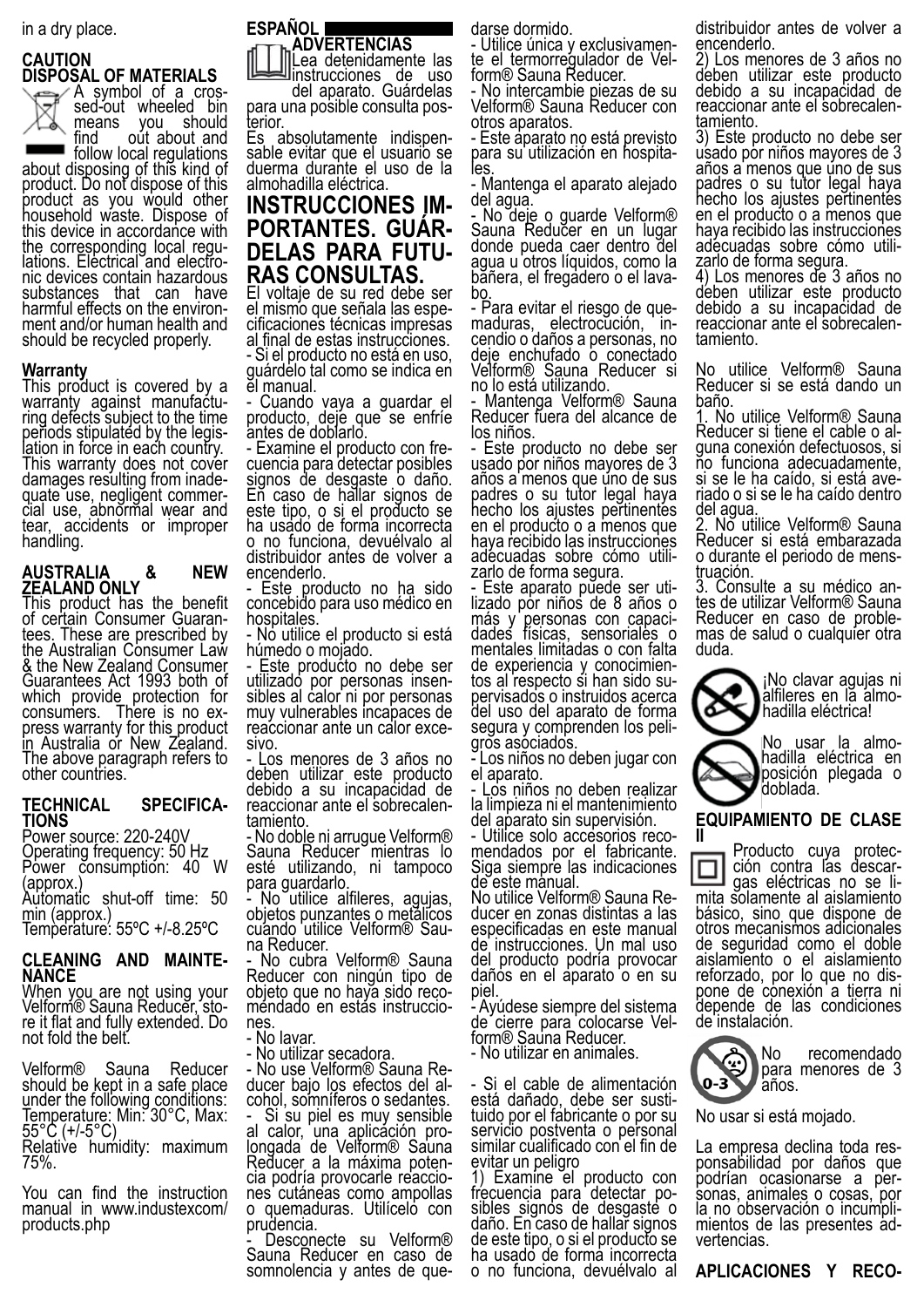#### **MENDACIONES**

Gracias al nuevo diseño de Velform® Sauna Reducer po-<br>drá tratar toda el área del ab-<br>domen en una sola aplicación.

Es muy importante que realice el tratamiento a temperatura multáneo del aire acondiciona-<br>do para conseguir una mayor<br>efectividad de Velform® Sauefectividad de Velform® Sáu-<br>na Reducer y evitar así que su cuerpo sufra cambios de tem-<br>peratura muy bruscos.

Cuando se coloque Velform® Sauna Reducer sobre la piel, adopte una postura cómoda, bien recostado o de pie, pero no utilice nunca Velform® Sauna Reducer boca abajo, puesto que podría ocasionar problemas eléctricos en el cir-<br>cuito del aparato. Si utiliza el cinturón sentado, asegúrese de que no se doble o arrugue para no dañar los elementos internos del cinturón.

No utilice ningún tipo de crema o similares mientras realiza su sesión de Velform® Sauna Reducer, ya que los poros es- tán completamente dilatados y podría provocarle alguna reac-<br>ción alérgica.<br>Durante el tratamiento se re-

comienda tomar bebidas ca-<br>lientes como café, leche o té. No tome bebidas frías.

No utilice Velform<sup>®</sup> Sauna<br>Reducer inmediatamente inmediatamente después de las comidas; deje transcurrir como mínimo dos horas.

El tiempo de cada sesión de<br>Velform® Sauna Reducer re-Velform® Sauna Reducer re-<br>comendado para conseg<u>ui</u>r óptimos resultados es de 50 minutos. No supere los 50 mi- nutos en cada sesión.

Para su seguridad, Velform® Sauna Reducer se parará au-<br>tomáticamente transcurridos 50 minutos.

Para su seguridad cuando su Sauna Reducer esté en fun- cionamiento, el piloto rojo per- manecerá encendido.

#### **MODO DE EMPLEO**

1. Colóquese Velform® Sauna Reducer en la zona deseada (abdomen, cintura o cade- ra) con ayuda del sistema de cierre. Debe utilizar Velform®<br>Sauna Reducer totalmente extendido alrededor de su cuer-<br>po, sin arrugas, sin dobleces ni pliegues. No ajuste dema-<br>siado Velform® Sauna Redu-<br>cer a su cuerpo para conse-

quir el efecto sauna.<br>2. Antes de conectar el apara-<br>to asegúrese de que el voltaje de su instalación corresponde con aquél impreso en el eti-<br>guetado del producto.

3. Compruebe que el termo-<br>rregulador está en posición off. 4. Conecte Velform® Sauna

Reducer a la red eléctrica.<br>5. A continuación, sitúe la manecilla del termorregulador de temperatura en la posición máxima para que el aparato se caliente rápidamente. Impor-<br>tante: Una vez transcurridos 5 minutos baje la temperatura al nivel deseado.

6. Una vez haya finalizado su sesión, séquese el sudor con una toalla y espere de 15 a 20 minutos para bañarse, ingerir alimentos o bebidas frías. No se alarme si su piel presenta un aspecto rojizo. Esta reac-<br>ción cutánea es debida a la ción cutánea es debida a la<br>temperatura constante recibi-<br>da, que desaparecerá en un par de horas.

# **CONSERVACIÓN Y LIMPIE- ZA**

sión, quítese Velform® Sauna Reducer y extiéndalo sobre una superficie plana hasta que se enfríe. A continuación, lím- pielo con un paño húmedo y séquelo. Por último, guárdeló en un lugar seco.

#### **ATENCIÓN COMO DESHACERSE DE MATERIALES**

El símbolo de un contenedor sobre ruedas tachado indica que Vd. debe informarse y seguir las normativas locales de deshecho de este tipo de

productos<br>No se deshaga de este producto de la misma forma que lo haría con los residuos gene- rales de su hogar.

Debe hacerlo según las nor-<br>mativas locales correspon-<br>dientes.

Los productos eléctricos y<br>electrónicos contienen suselectrónicos contienen sus-<br>tancias peligrosas que tienen efectos nefastos sobre el medioambiente o la salud hu- mana y deben ser reciclados adecuádamente.

#### **Garantía**

Este producto queda cubierto por una garantía contra defec-<br>tos de fabricación sujeta a los plazos de tiempo estipulados por la legislación vigente en cada país.

Esta garantía no cubre los daños resultantes de un uso<br>inadecuado, uso comercial inadecuado, uso negligente, desgaste anormal, accidentes o mánipulación in-<br>debida.

### **ESPECIFICACIONES TÉCNI- CAS**

Fuente de alimentación: 220- 240 V

Frecuencia de operación: 50

Hz

Consumo: 40 W aprox. Tiempo para la detención au-<br>tomática: 50 min aprox. Temperatura: 55 ºC +/- 8,25 ºC

### **ALMACENAJE Y MANTENI- MIENTO**

Cuando no se use, guarde su Velform® ⊠ Sauna Reducer en po-<br>sición plana. No doble ∕<sup>1—⊚</sup>∖ sición plana. No doble<br>■■■ el cinturón.

Velform® Sauna Reducer debe guardarse en un lugar seguro bajo las siguientes condiciones: Temperatura: Min. -30 °C, Máx. 55 °C. (+/-5°C) Humedad reľativa: máximo 75  $\%$ 

El manual de instrucciones está disponible en www.indus-<br>texcom/products.php.



### **CONSIGNES IMPORTANTES. CONSERVEZ-LES POUR POUVOIR LES CONSULTER ULTÉ- RIEUREMENT.**

La tension du secteur doit être la même que celle indiquée dans les spécifications techni- ques figurant à la fin de cette ques figurant à la fin de cette<br>notice d'utilisation.

- Lorsque le produit n'est pas<br>utilisé, conservez-le comme Conservez-le comme

indiqué.<br>- Lorsque vous stockez le produit, laissez-le refroidir avant de le plier.

Vérifiez fréquemment que le produit ne présente pas de<br>signes d'usure et/ou de détérioration. Si vous décelez des<br>signes de ce type, si le produit a été mal utilisé ou s'il ne fonctionne pas, renvoyez-le au fournisseur avant de le ra-<br>Ilumer.

- Ce produit ne convient pas à une utilisation médicale dans le milieu hospitalier.

- N'utilisez pas le produit s'il est humide ou mouillé.

- Cet appareil ne doit pas être utilisé par des personnes in-<br>sensibles à la chaleur et par des personnes très vulnéra-<br>bles incapables de réagir en cas de surchauffe.

- Ce produit ne doit pas être utilisé sur des enfants de moins de trois ans en raison

de leur incapacité à réagir en cas de surchauffe.

- Ne pliez pas et ne froissez pas votre Velform® Sauna Re-<br>ducer lorsque vous l'utilisez ou ducer lorsque vous l'utilisez ou<br>le stockez.

- N'utilisez pas d'épingles, d'aiguilles, d'objets pointus ou métalliques lorsque vous utilisez votre Velform® Sauna Reducer.

- Ne couvrez pas votre Vel- form® Sauna Reducer avec tout type d'objet non recom- mandé dans ces instructions. - Ne pas laver.

- Ne pas sécher en sèche-lin-<br>ge.. ....

- N'utilisez pas votre Velform® Sauna Reducer sous l'effet de l'alcool, de somnifères ou de sédatifs.

- Si votre peau est très sensi-<br>ble à la chaleur, une applica-<br>tion prolongée de <u>l</u>a ceinture Velform® Sauna Reducer à voquer des réactions cutanées comme des ampoules ou des brûlures. Utilisez-la avec pru-<br>dence.<br>- Éteignez votre Velform®

Sauna Reducer en cas de somnolence ou avant de vous endormir.

- Utilisez uniquement et exclu- sivement le thermorégulateur de votre Velform® Saŭna Re-<br>ducer.

- N'échangez pas des pièces de votre Velform® Sauna Re-<br>ducer avec celles d'autres ducer avec celles d'autres<br>appareils.

Cet appareil ne convient pas à une utilisation en milieu hos- pitalier.

- Maintenez l'appareil hors de l'eau.

- Ne laissez pas ou ne stockez pas la ceinture Velform® Sau- na Reducer dans un lieu où elle peut tomber dans de l'eau ou d'autres types de liquides, comme la baignoire, le lavabo ou l'évier de la cuisine.

- Pour éviter tout risque de<br>brûlures, d'électrocution, d'électrocution, d'incendie ou de dommages corporels, ne laissez pas branchée ou allumée votre Velform® Sauna Reducer si vous ne l'utilisez pas.

- Conservez votre Velform® Sauna Reducer hors de la por- tée des enfants.

- Ce produit ne doit pas être utilisé par des jeunes enfants âgés de plus de trois ans, à moins qu'un parent ou un responsable ait réglé aupa- ravant les commandes, ou à moins que l'enfant ait reçu les instructions adéquates pour manipuler les commandes en toute sécurité.

- Cet appareil peut être utili- sé par des enfants âgés de 8 ans et plus, par des personnes dont les capacités physiques, sensorielles ou mentales sont limitées ou par des personnes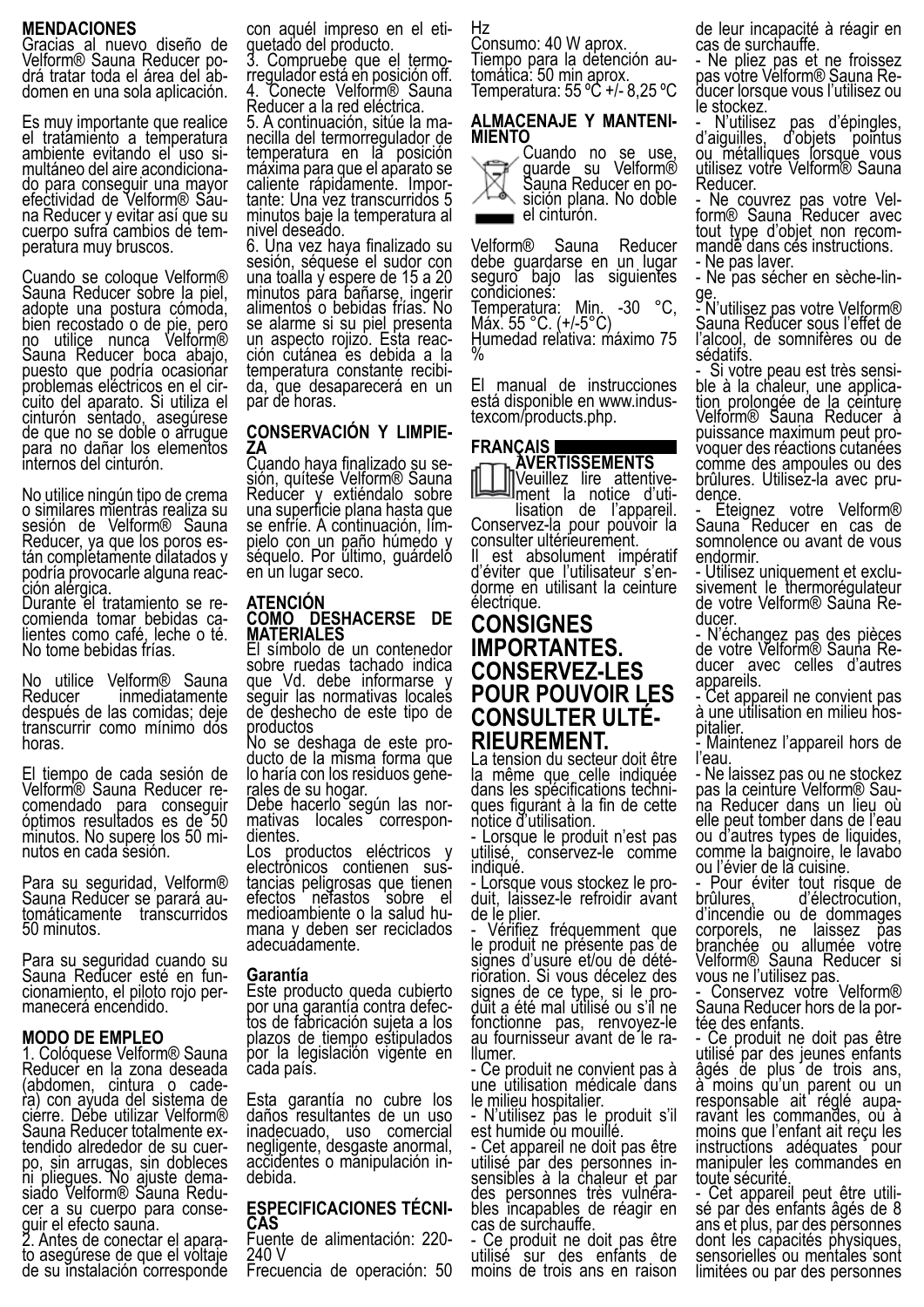dépourvues de l'expérience et des connaissances néce- ssaires, à condition que ces utilisateurs soient encadrés ou aient reçu les instructions per- tinentes pour utiliser l'appareil en toute sécurité et qu'ils com- prennent les risques que cela implique.

- Les enfants ne doivent pas jouer avec cet appareil.

- Les opérations de nettoyage et d'entretien ne doivent pas être effectuées par des en-<br>fants sans surveillance.

- Utilisez uniquement les ac- cessoires recommandés par le fabricant. Respectez toujours les indications de cette notice. N'utilisez pas Velform® Sau- na Reducer dans des zones na Reducer dans des zones<br>autres que celles indiquées dans cette notice d'utilisation. Un mauvais usage du produit peut endommager l'appareil

ou votre peau.<br>- Aidez-vous toujours du sys-- Aidez-vous toujours du sys-<br>tème de fermeture pour mettre votre Velform® Sauna Redu-<br>cer. ... ....

- Ne l'utilisez pas sur des ani- maux.

- Si le câble d'alimentation est endommagé, il doit être chan-<br>gé uniquement par le fabri-<br>cant, le service après-vente ou<br>une personne ayant une qualification similaire, pour éviter tout risque éventuel

1) Examinez fréquemment le produit pour détecter de pos-<br>sibles signes d'usure ou de dommage. Si vous remarquez ce type de signes ou si le pro- duit a été utilisé de manière incorrecte ou s'il ne fonctionne pas, retournez-le au distribu-<br>teur avant de l'allumer à nou-<br>veau.

2) Les enfants âgés de moins de 3 ans ne doivent pas utiliser ce produit car ils ne sont pas capables de réagir en cas de surchauffe.

3) Ce produit ne doit pas être utilisé par des enfants de plus de 3 ans sauf si un de ses pa-<br>rents ou tuteur légal a réglé<br>l'appareil de manière appropriée, ou s'ils ont reçu les ins-<br>tructions adéquates pour utili-<br>ser l'appareil en toute sécurité. 4) Ce produit ne doit pas être utilisé sur des enfants de moins de trois ans en raison de leur incapacité à réagir en cas de surchauffe.

N'utilisez pas Velform® Sauna Reducer si vous êtes en train de vous baigner.

1. N'utilisez pas Velform® Sauna Reducer si le câble ou une prise sont endommagés, si la ceinture ne fonctionne pas convenablement, si elle est tombée, si elle est endom- magée ou si elle a été plongée dans l'eau.

2. N'utilisez pas Velform®

Sauna Reducer si vous êtes enceinte ou pendant les mens- truations.

3. Consultez un médecin<br>avant d'utiliser Velform® Sauna Reducer si vous avez des problèmes de santé ou tout autre doute.

N'enfoncez pas d'ai- guilles ou d'épingles dans la électrique !

N'utilisez pas la<br>ceinture électrique électrique lorsqu'elle est pliée ou plissée.

### **APPAREIL DE CLASSE II**

La protection de cet<br>appareil contre les appareil contre les<br>décharges électriques ne repose pas uniquement sur l'isolation principale, mais également sur une double iso- lation ou isolation renforcée comme mesure de sécurité<br>supplémentaire. Elle ne comporte pas de moyen de mise à la terre de protection et ne dépend pas des conditions d'installation.

E Ne convient pas aux enfants de moins de 0-3 3 ans.

Ne pas utiliser si humide.

L'entreprise décline toute res-<br>ponsabilité en cas de dom-<br>mages causés à des person-<br>nes, animaux ou choses, dus<br>au non-respect ou à l'inexécution des présents avertisse-<br>ments.

### **APPLICATIONS ET RECOM- MANDATIONS**

Grâce au nouveau design de Velform® Sauna Reducer, Velform® Sauna Reducer,<br>vous pourrez traiter toute la ceinture abdominale en une seule application.

Il est très important de réaliser le traitement à température ambiante sans mettre simul- tanément la climatisation, pour que Velform® Sauna Reducer soit plus efficace et pour éviter que votre corps subisse des changements de température trop brusques.

Lorsque vous placez Velform® Sauna Reducer sur votre peau, adoptez une position<br>confortable, allongée ou deconfortable, allongée ou de-<br>bout, mais n'utilisez jamais Velform® Sauna Reducer en étant couché sur le ventre, vous pourriez provoquer des problèmes électriques au ni- veau du circuit de l'appareil. Si vous utilisez la ceinture en position assise, assurez-vous qu'elle ne se plie pas ou ne se froisse pas pour ne pas endommager ses éléments

internes.

N'utilisez pas de crèmes ou de produits similaires lorsque vous effectuez votre séance de Velform® Sauna Reducer car vos pores sont complète- ment dilatés et cela pourrait provoquer une réaction aller-<br>gique.

Pendant le traitement, il est re- commandé de boire des bois- sons chaudes comme du café, du lait ou du thé. N'ingérez pas de boissons froides.

N'utilisez pas Velform® Sau- na Reducer immédiatement après les repas, attendez au moins deux heures.

La durée de chaque séance de Velform® Sauna Reducer recommandée pour obtenir des résultats optimaux est de 50 minutes. Ne dépassez pas 50 minutes lors de chaque séance.

Pour votre sécurité, Velform® Sauna Reducer s'arrêtera au- tomatiquement après 50 minu- tes.

Lorsque votre Sauna Reducer est en fonctionnement, le vo- yant rouge reste allumé pour votre sécurité.

### **MODE D'EMPLOI**

Placez votre Velform® Sauna Reducer sur la zone désirée (abdomen, taille ou hanches) à l'aide du systè-<br>me de fermeture. La ceinture Velform® Sauna Reducer doit four de votre corps, sans frois-<br>sures, replis ou plis. N'ajustez<br>pas trop Velform® Sauna Reducer à votre corps pour obte-<br>nir l'effet sauna.

2. Avant de brancher l'appareil, assurez-vous que la tension de votre installation électrique correspond à celle imprimée sur l'étiquette du produit.

3. Vérifiez que le thermorégu-<br>lateur est sur la position « OFF lateur est sur la position « OFF<br>».<br>4. Branchez Velform® Sauna

4. Branchez Velform® Sauna Reducer sur le réseau électri-<br>gue.

5. Puis réglez le bouton du<br>thermorégulateur de température sur la position maximum<br>pour que l'appareil chauffe rapidement. Important : Lorsque 5 minutes se sont écoulées, baissez la température au ni- veau désiré.

6. Une fois votre séance termi- née, épongez la sueur à l'aide d'une serviette et attendez 15 à 20 minutes pour vous baig- ner ou ingérer des aliments ou des boissons froides. Ne vous inquiétez pas si votre peau a rougi. Cette réaction cutanée est due à l'exposition prolongée à une certaine températu- re et elle disparaît en quelques heures.

### **CONSERVATION ET NETTO- YAGE**

Une fois votre séance termi-<br>née, enlevez la ceinture Vel-<br>form® Sauna Reducer et éten-<br>dez-la sur une surface plane jusqu'à ce qu'elle refroidisse. Puis lavez-la avec un chiffon humide et séchez-la. Enfin, stockez-la dans un lieu sec.

### **ATTENTION : MISE AU REBUT DE L'APPA- REIL**

Le symbole de la pou-<br>belle à roues barrée d'une croix indique que vous devez respecter

cales concernant l'élimination de ce type de produit.

Ne le jetez pas avec les ordu- res ménagères.

Il doit être recyclé séparément, conformément aux réglemen-<br>tations locales.

Les appareils électriques et électroniques contiennent des substances nocives pour l'en- vironnement et la santé. Ils doivent être recyclés dans des conditions apprópriées.

#### **Garantie**

Ce produit est couvert par une garantie contre les défauts de fabrication, dont la durée<br>dépend de la législation en vidépend de la législation en vi- gueur dans chaque pays. Cette garantie ne couvre pas les dommages résultant d'une utilisation iñappropriée, d'une<br>négligence de la part du com-

mérçant, d'une usure anorma-<br>le, d'accidents ou d'une mau-<br>vaise manipulation.

### **SPÉCIFICATIONS TECHNI- QUES**

Source d'alimentation : 220- 240 V

Fréquence de fonctionnement : 50 Hz

Consommation : 40 W env. Temps nécessaire pour un arrêt automatique : 50 min env. Température :  $55 \text{ °C}$  +/- 8,25 ºC

### **ENTRETIEN ET STOCKAGE**

Lorsque vous ne l'utilisez pas,<br>conservez votre Velform® conservez Sauna Reducer en position plane. Ne pliez pas la ceinture.

Velform® Sauna Reducer doit être stockée dans un lieu sûr qui respecte les conditions sui-<br>vantes : Température : Min. -30 °C, Max. 55 °C. (+/-5°C) Humidité relàtive : maximum 75 %.

Vous pouvez consulter la noti- ce d'utilisation sur www.indus- texcom/products.php.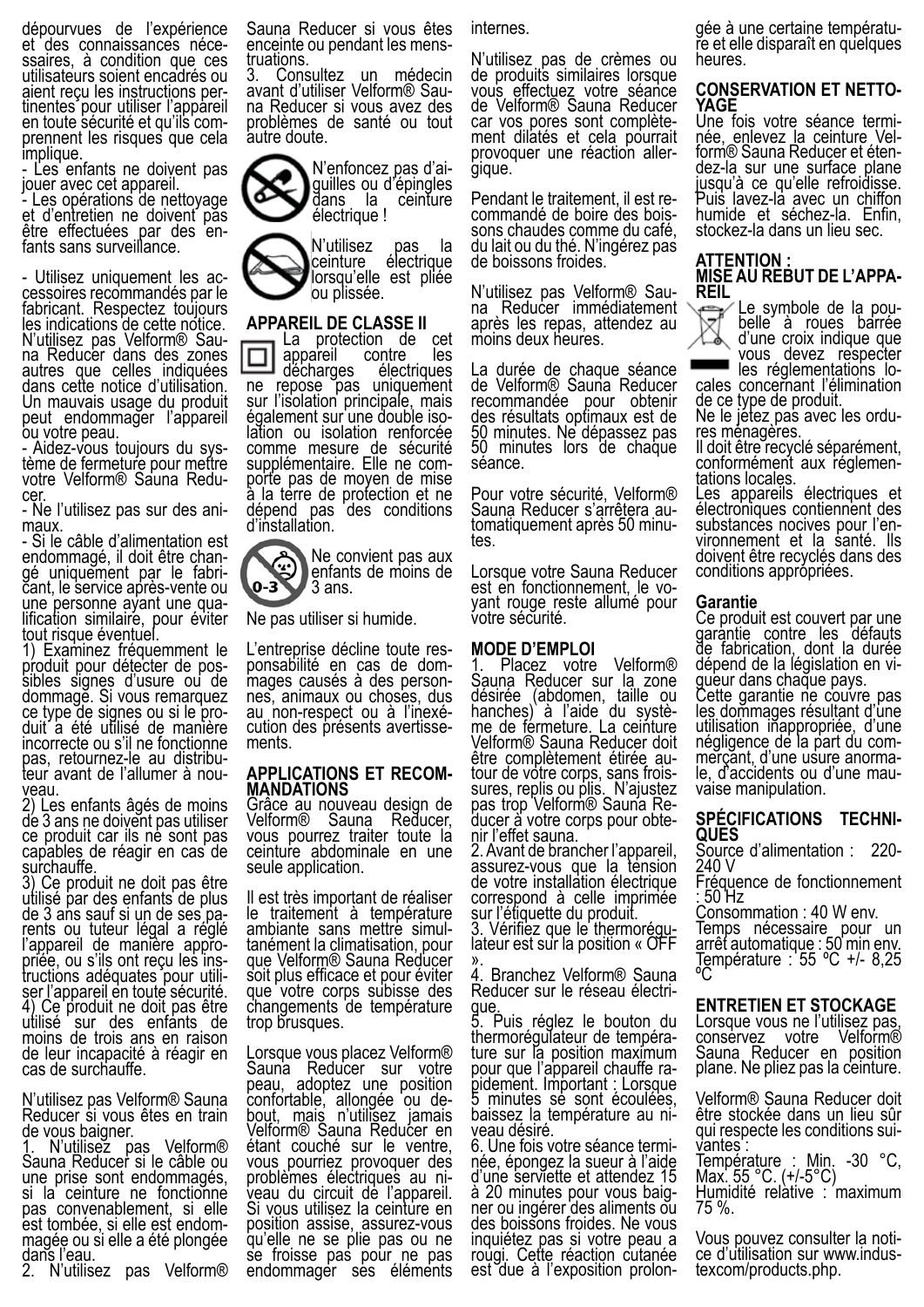#### **DEUTSCH WARNUNGEN**



aufmerksam durch. Heben Sie sie für ein eventuelles, späteres Nachs- chlagen auf.

Es muss unbedingt verhindert werden, dass der Benutzer während des Gebrauchs des Gürtels einschläft.

# **WICHTIGE HINWEI- SE. FÜR EIN SPÄ- TERES NACHLESEN AUFBEWAHREN**

Die Netzspannung Ihres Net- zes muss die gleiche sein, wie die, die in den technischen Da- ten am Ende dieser Gebrauch- sanweisung angegeben sind. – Bei Nichtgebrauch wie folgt aufbewahren:

– Beim Aufbewahren des Geräts darauf achten, dass es vor dem Zusammenlegen vollständig abgekühlt ist.

– Regelmäßig überprüfen, ob daš Gerät Verschleißer-<br>scheinungen oder Schäden aufweist. Bei entsprechenden Anzeichen, wenn das Gerät<br>missbräuchlich verwendet missbräuchlich wurde oder nicht funktioniert, muss es vor einer erneuten In- betriebnahme zum Lieferanten zurückgeschickt werden.

– Das Gerät darf nicht für me- dizinische Zwecke in Kranken- häusern eingesetzt werden.

– In nassem Zustand nicht verwenden.

– Dieses Gerät darf nicht von hen oder sonstigen sehr ge-<br>fährdeten Personen verwendet<br>werden, die nicht auf Überhit-<br>zung reagieren können.<br>- Kinder unter 3 Jahren dür-

fen aufgrund Ihres Unvermö-<br>gens, auf eine Überhitzung zu reagieren, das Gerät nicht verwenden.<br>- Den Velform® Sauna Re-

ducer weder während des Gebrauchs noch für die Auf-<br>bewahrung falten oder knic-<br>ken.<br>- Benutzen Sie keine Steck-

- Benutzen Sie keine Steck- nadeln, Nadeln, spitze oder metallische Gegenstände während der Benutzung des Velform® Sauna Reducer.

- Bedecken Sie den Velform® Sauna Reducer mit keiner Art von Gegenständen, die nicht in der vorliegenden Gebrau-<br>chsanweisung empfohlen wer-<br>den.

- Nicht waschen!

- Nicht im Trockner trocknen!

- Benutzen Sie den Velform® Sauna Reducer nicht, wenn Sie unter dem Einfluss von Alkohol, Schlafmitteln oder Beruhigungsmitteln stehen.

- Wenn Ihre Haut sehr wär- meempfindlich ist, könnte eine längere Anwendung des

Velform® Sauna Reducer auf höchster Stufe Hautreaktionen wie Blasen oder Verbrennun- gen hervorrufen. Benutzen Sie ihn mit Vorsicht!

- Wenn Sie schläfrig werden, schalten Sie den Velform® Sauna Reducer ab, bevor Sie einschlafen.

Benutzen Sie einzig und allein den Wärmeregler des V<u>e</u>lform® Sauna Redŭcer.

- Tauschen Sie keine Teile des Velform® Sauna Reducer mit anderen Geräten aus.

Dieses Gerät ist nicht für die Benutzung in Krankenhäusern konzipiert.

- Halten Sie das Gerät von Wasser fern.

- Belassen bzw. lagern Sie<br>den Velform® Sauna Reduden Velform® Saună Redu-<br>cer nicht an einem Ort, an dem er in Wasser oder andere Flüssigkeiten fallen kann, wie beispielsweise Badewannen, Spülbecken oder Handwasch-<br>becken.<br>- Um das Risiko von Verbren-

nungen, elektrischen Schlä-<br>gen, Bränden oder Perso-<br>nenschäden auszuschließen, schalten Sie das Gerät ab bzw. ziehen Sie den Netzstecker, wenn Sie es nicht benutzen. - Bewahren Sie den Velform®

Sauna Reducer außerhalb der Reichweite von Kindern auf.

Das Produkt darf nicht von Kindern über drei Jahren benutzt werden, es sei denn, den von einem Elternteil oder einem Betreuer voreingestellt, bzw. das Kind wurde in eine sichere Handhabung der Be-<br>dienungsknöpfe eingewiesen.

dienungsknöpfe eingewiesen.<br>- Dieses Gerät kann von Kindern über 8 Jahren und<br>Personen mit physischen, Personen mit sensorischen oder geistigen Behinderungen bzw. fehlen-<br>der Kenntnis und Erfahrung benutzt werden, wenn sie eine entsprechende Aufsicht und Unterweisung bezüglich der<br>sicheren Handhabung des sicheren Händhabung Gerätes erhalten haben und dessen Gefahren verstehen.

- Kinder dürfen nicht mit dem Gerät spielen.

- Die Reinigung und vom Nut-<br>zer auszuführende Wartung des Geräts darf nicht von Kin- dern ohne Aufsicht durchge- führt werden.

- Benutzen Sie nur vom Hers-<br>teller empfohlenes Zubehör. Befolgen Sie stets die vorlie-<br>genden Gebrauchsanweisun-<br>gen.

ğen.<br>Benutzen Sie den Velform®<br>Sauna Reducer nicht in Be-Sauna Reducht in die vor-<br>Saungen Gebrauchsanwei-<br>Sungen spezifiziert sind. Ein<br>unsachgemäßer Gebrauch sungen spezifiziert sind. Ein<br>unsachgemäßer Gebrauch des Produktes könnte Schä- den am Gerät oder an ihrer Haut verursachen.

- Benutzen Sie stets das Ver- schlusssystem, wenn Sie den Velform® Sauna Reducer an-<br>legen.

- Nicht an Tieren benutzen!

Wenn das Netzkabel beschä-<br>digt ist, darf es nur vom Hers-<br>teller, vom technischen Kundendienst oder geschultem<br>Personal ersetzt werden, um Risiken zu vermeiden.<br>1) Untersuchen Sie das Pro-

dukt öfter, um eventuelle An-<br>zeichen von Verschleiß oder Mängeln festzustellen. Wenn solche Anzeichen festgestellt werden oder wenn das Pro-<br>dukt unsachgemäß benutzt wurde bzw. nicht funktioniert, geben Sie es an den Händler zurück, bevor Sie es wieder

einschalten.<br>2) Kinder unter 3 Jahren dür-2) Kinder unter 3 Jahren dür-<br>fen dieses Produkt nicht benut-<br>zen, da sie nicht fähig sind, auf<br>Überhitzung zu reagieren.

3) Dieses Produkt darf nicht von Kindern über 3 Jahren benutzt werden, es sei denn, die Eltern bzw. der gesetzliche Vormund hat die entsprechen- den Einstellungen am Gerät gemacht bzw. das Kind hat entsprechende Anweisungen über den sicheren Gebrauch des Gerätes erhalten.

4) Kinder unter 3 Jahren dür- fen aufgrund Ihres Unvermö- gens, auf eine Überhitzung zu reagieren, das Gerät nicht verwenden.

Benutzen Sie den Velform® Sauna Reducer nicht, wenn Sie ein Bad nehmen.

1. Benutzen Sie den Velform® Sauna Reducer nicht, wenn<br>das Kabel oder Verbindungen defekt sind, wenn er nicht korrekt funktioniert, wenn er heruntergefallen ist, wenn er eine Störung hat oder ins Was-<br>ser gefallen ist.

2. Benutzen Sie den Velform® Sauna Reducer nicht während der Schwangerschaft und der Menstruation.

3. Wenn Sie Gesundheitspro- bleme oder sonstige Fragen haben, sprechen Sie mit Ihrem Arzt, bevor sie den Velform® Sauna Reducer benutzen.

> Keine Nadeln oder Stecknadeln in den Gürtel stecken!

Der Gürtel nicht ge- knickt oder gefaltet verwenden!

# **GERÄT DER SCHUTZKLAS- SE II**

Gerät, bei dem der Schutz gegen Stromschlag nicht nur auf einer grundlegenden Iso- lierung beruht, sondern das mit zusätzlichen Sicherheitsvorkehrungen wie doppelter Isolierung oder verstärkter Isolierung ausgestattet ist. Es bestehen keine Vorkehrung für eine Schutzerdung bzw. Verlass auf Installationsbedin- gungen.



Nicht verwenden, wenn nass

Der Hersteller lehnt jegliche Haftung für Schäden an Per- sonen, Tieren oder Sachen ab, wenn die vorliegenden War-<br>nungen nicht beachtet bzw. nicht angewendet werden.

### **ANWENDUNGEN UND EMP- FEHLUNGEN**

Dank des neuen Designs des<br>Velform® Sauna Reducer können Sie den gesamten Bau-<br>chbereich in einer einzigen Anwendung behandeln.

Es ist sehr wichtig, dass Sie die Behandlung bei normaler Umgebungstemperatur dur- chführen. Vermeiden Sie die gleichzeitige Benutzung der Klimaanlage, um eine höhere Effizienz des Velform® Sauna Reducer zu erreichen und den<br>Körper vor starken Temperaturveränderungen zu schüt-<br>zen.

Wenn Sie den Velform® Sau-<br>na Reducer auf die Haut aufle-<br>gen, nehmen Sie eine beque-<br>me Haltung ein, zurückgelehnt oder stehend. Benutzen Sie den Velform® Sauna Redu- cer niemals umgedreht, da sonst elektrische Probleme im Stromkreis des Gerätes entstehen könnten. Wenn Sie den Gürtel sitzend benutzen, vergewissern Sie sich, dass er nicht gefaltet oder geknickt wird, um Schäden an den in- neren Elementen des Gürtels zu vermeiden.

Benutzen Sie keine Cremes oder Ähnliches während der Benutzung des Velform® Sau- na Reducer, denn die Poren werden vollständig geöffnet und es könnte eine allergische Reaktion entstehen.

Während der Behandlung em-<br>pfiehlt sich das Trinken von heißen Getränken wie Kaffee, Milch oder Tee. Trinken Sie keine kalten Getränke.

Benutzen Sie den Velform® Sauna Reducer nicht sofort nach den Mahlzeiten. Lassen Sie mindestens 2 Stunden ver- gehen.

Die Dauer für jede Behand-<br>lung mit dem Velform® Sauna Reducer, um optimale Ergeb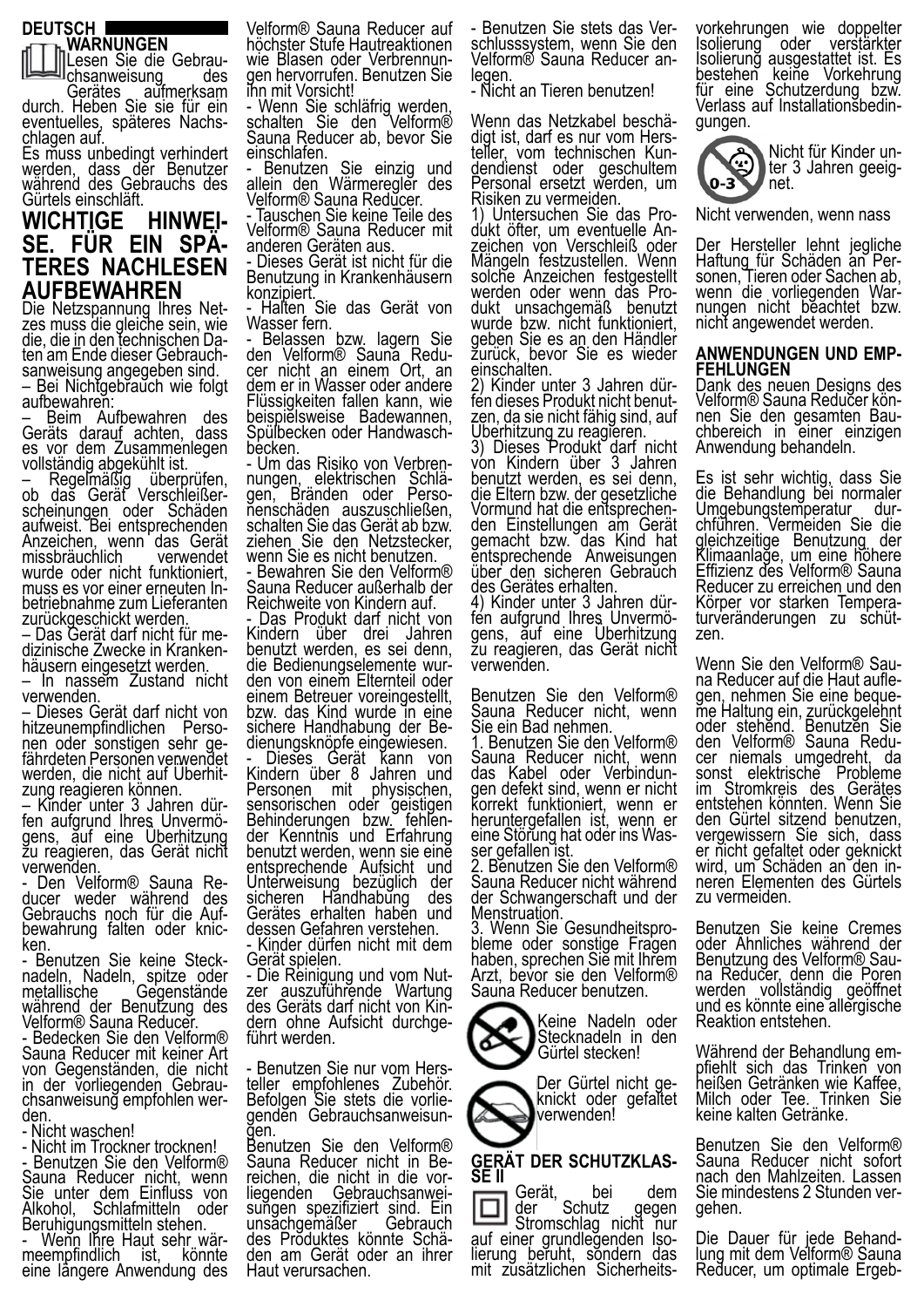nisse zu erhalten, beträgt 50<br>Minuten. Uberschreiten Sie nicht die 50 Minuten pro Be-<br>handlung!

Für Ihre Sicherheit wird der Velform® Sauna Reducer au- tomatisch nach 50 Minuten abgeschaltet.

Für Ihre Sicherheit: Wenn der Sauna Reducer eingeschaltet ist, leuchtet die rotĕ Kontrol-<br>Ileuchte.

#### **ANWENDUNG**

1. Legen Sie den Velform® Sauna Reducer mit dem Ver-<br>schlusssystem am gewünsch-<br>ten Bereich an (Bauch, Taille oder Hüfte). Sie`müssen den Velform® Sauna Reducer ab- solut glatt um den Körper le- gen, ohne Falten oder Knicke. Um den Saunaeffekt zu erhal-<br>ten, den Velform® Sauna Re-<br>ducer nicht zu straff anlegen.

2. Vergewissern Sie sich vor dem Einschalten des Gerätes, dass Ihre Netzspannung mit der Spannung auf dem Gerä-<br>teetikett übereinstimmt.<br>3. Prüfen Sie, ob der Wärme-

3. Prüfen Sie, ob der Wärme-<br>regler in der Position AUS ist. 4. Schließen Sie den Velform® Sauna Reducer ans Netz an.

5. Stellen Sie anschließend den Zeiger des Wärmereglers auf Maximum, damit das Gerät sich schnell aufheizt. Wichtig: Senken Sie nach 5 Minŭ-<br>ten die Temperatur auf das gewünschte Niveau.

6. Nach der Behandlung: Troc-<br>knen Sie den Schweiß mit einem Handtuch ab und warten<br>Sie 15-20 Minuten, bevor Sie<br>sich baden/duschen, etwas essich baden/duschen, etwas es-<br><u>s</u>en bzw. etwas Kaltes trinken. Erschrecken Sie nicht, wenn Ihre Haut gerötet ist. Diese Hautreaktion ist Folge der konstanten Wärmezuführung und verschwindet während der nächsten 2 Stunden.

**WARTUNG UND REINIGUNG** Nehmen Sie den Velform® Sauna Reducer nach der Be-<br>handlung ab und legen Sie ihn zum Abkühlen auf eine ebene Fläche. Danach mit einem feu-<br>chten Tuch reinigen und troc-<br>knen. Anschließend an einem trockenen Ort aufbewahren.

#### **ACHTUNG! HINWEIS ZUR RICHTIGEN MATERIALENTSORGUNG**



Das Symbol einer durchgestrichenen Ab-<br>1 durchgestrichenen Ab-<br>1 falltonne auf Rädern weist darauf hin, dass

Sie sich über die bei<br>Ihnen vor Ort geltenden Bes-Ihnen vor Ort geltenden Bes-<br>timmungen zur Entsorgung von solchen Produkten infor-<br>mieren und diese bei der Ents-<br><u>o</u>rgung befolgen müssen. orgung befolgen müssen.<br>Entsorgen Sie dieses Produkt nicht wie normalen Hausmüll.

Sie müssen das Produkt gemäß den örtlichen Vorschrif-<br>ten entsorgen.

Elektrische und elektronische Produkte enthalten gefährliche Substanzen, die eine äußerst schädliche Wirkung auf die Umwelt oder die menschliche Gesundheit haben können und fachgerecht recycelt wer- den müssen.

### **TECHNISCHE SPEZIFIKA- TIONEN**

Netzteil: 220-240 V Betriebsfrequenz: 50 Hz Verbrauch: ca. 40 W Zeit bis zur automatischen Abschaltung: ca. 50 Min. Temperatur: 55 ºC +/- 8,25 ºC

#### **AUFBEWAHRUNG UND WARTUNG**

Wenn Sie ihn nicht benutzen, bewahren Sie den Velform® Sauna Reducer flach liegend auf. Knicken Sie den Gürtel nicht.

Velform® Sauna Reducer muss an einem sicheren Ort<br>und unter folgenden Bedinund unter rolgenden:<br>gungen aufbewahrt werden:<br>C Temperatur: Min.: 30 °C / max: 55 °C. (+/-5 °C) Relative Luftfeuchtigḱeit: maxi-<br>mal 75 %

Sie können die Gebrauchsan-<br>leitung hier finden: www.indus-<br>tex-com/products.php.

#### **ITALIANO AVVERTENZE**

Leggere attentamente<br>questo manuale di is-

truzioni prima dell'uso.<br>Conservarlo per eventuali con-<br>sultazioni future.<br>È assolutamente indispensa-<br>bile evitare che l'utente si ad-<br>dormenti durante l'uso della cintura elettrica.

**ISTRUZIONI IMPOR- TANTI. CONSERVA- RE PER CONSULTA- ZIONI FUTURE**

La tensione di rete deve es-<br>sere la stessa indicata nelle specifiche tecniche contenute in fondo al presente manuale di istruzioni.<br>- Quando non in uso, conser-

vare come indicato di seguito;

– Lasciar raffreddare l'appa- recchio prima di piegarlo e ri- porlo;

– Controllare con frequenza il prodotto e verificare l'eventua-<br>le presenza di segni di usura o danni. Nel caso ĭn cui venis-<br>sero riscontrati, se l'apparec-<br>chio è stato utilizzato in modo chio è stato utilizzato in modo<br>improprio o non funziona, res-<br>tituirlo al fornitore prima di tor-<br>nare ad accenderlo;<br>- Questo prodotto non è desti-

nato ad uso medico in ambito ospedaliero;

– Non usare se umido o bag- nato;

– Questo prodotto non deve essere utilizzato da persone insensibili al calore né da altri individui vulnerabili e incapaci di proteggersi dall'eccesso di calore;

– I bambini di età inferiore ai tre anni non possono usare<br>questo prodotto a causa della loro incapacità di reagire di fronte a un calore eccessivo.

- Non piegare o sgualcire la cintura Velform® Saŭna Redu-<br>cer durante l'uso, né nell'atto cer durante l'uso, né nell'atto<br>di riporla.<br>- Non utilizzare spille, aghi, og-

getti taglienti o in metallo du-<br>rante l'uso di Velform® Sauna Reducer.

- Non coprire Velform® Sauna Reducer con nessun tipo di oggetto che non sia indicato in queste istruzioni.

- Non lavare.

- Non mettere in asciugatrice.<br>- Non utilizzare Velform® Sauna Reducer sotto l'effetto di al-<br>cool, sonniferi o sedativi.<br>- ..ln caso di pelli molto sensi-

- In caso di pelli molto sensi- bili al calore, un'applicazione prolungata di Velform® Sauna Reducer alla massima poten-<br>za potrebbe causare reazioni za potrebbe causare reazioni<br>cutanee come vesciche e us-<br>tioni. Utilizzare con prudenza.

- Scollegare la cintura Vel- form® Sauna Reducer in caso di sonnolenza e prima di ad-<br>dormentarsi.<br>- Utilizzare solo ed esclusiva-

mente la termoregolazione di Velform® Sauna Reducer.

- Non scambiare i pezzi di Velform® Sauna Reducer con quelli di altri dispositivi.

- Questo apparecchio non è destinato all'uso ospedaliero.

- Tenere l'apparecchio lontano dall'acqua.

- Non lasciare o riporre Vel- form® Sauna Reducer in un luogo in cui può cadere in acqua o in altri liquidi, come vasche da bagno, lavelli o la-<br>vandini.

- Per evitare il rischio di ustioni, elettrocuzione, incendi o danni form<sup>®</sup> Sauna Reducer colle-<br>gata alla corrente o accesa, se non la si sta utilizzando.

- Tenere Velform® Sauna Re- ducer fuori dalla portata dei bambini.

- Il prodotto può essere usato da bambini maggiori di tre anni solo se previamente impostato da un genitore o un tutore, o nel caso in cui il bambino sia<br>stato istruito in modo adequato e possa usare il prodotto in modo sicuro.

- Questo prodotto può essere utilizzato da bambini di età non inferiore a 8 anni e da perso- ne con ridotte capacità fisiche, perienza e conoscenze insu-<br>fficienti, purché attentamente

sorvegliati o istruiti su come utilizzarlo in modo sicuro e sui pericoli che ciò comporta - Assicurarsi che i bambini non

giochino con l'apparecchio - Pulizia e manutenzione da parte dell'utente non possono essere eseguite da bambini senza adeguata sorveglianza.<br>- Usare esclusivamente gli accessori consigliati dal produt-<br>tore. Osservare sempre le is-<br>truzioni del presente manuale. Non utilizzare Velform® Sauna<br>Reducer in zone del corpo diverse da quelle specificate nel presente manuale di istruzioni. L'uso improprio del prodotto può causare danni all'appa- recchio o alla pelle.

- Servirsi sempre del sistema di chiusura per indossare Vel-<br>form® Sauna Reducer.

- Non usare sugli animali.

Se il cavo di alimentazione è danneggiato, deve essere sostituito dal produttore, dal servizio clienti o da personale qualificato, per evitare situa- zioni di pericolo.

1) Ispezionare il prodotto fre- quentemente per individuare ni. In tal caso o se il prodotto<br>è stato utilizzato in modo incorretto o se non funziona, resti-<br>tuirlo al rivenditore ed evitare di riaccenderlo.

2) L'uso del prodotto è proibito su tutti i bambini di età inferio-<br>re a 3 anni, in quanto incapaci re a 3 anni, in quanto incapaci<br>di reagire in caso di surriscal-<br>damento.

3) Questo prodotto non può essere utilizzato da bambini di età superiore a 3 anni, sal- vo nel caso in cui i genitori o tutori legali li abbiano istruiti riguardo l'uso in sicurezza del prodotto o abbiano regolato l'apparecchio in modo idoneo. 4) l'bambini di età inferiore ai tre anni non possono usare questo prodotto a causa della loro incapacità di reagire al su- rriscaldamento.

Non utilizzare Velform® Sauna Reducer durante il bagno.

1. Non utilizzare Velform® Sauna Reducer in caso di cavo o collegamenti difettosi, duta, danneggiamento o cadu-<br>ta in acqua.

2. Non usare Velform® Sauna Reducer in caso di gravidanza o durante il periodo delle mes- truazioni.

3. Consultare il proprio medi- co prima di utilizzare Velform® Sauna Reducer in caso di pro- blemi di salute o di eventuali dubbi.



Non usare la cintura elettrica piegandola.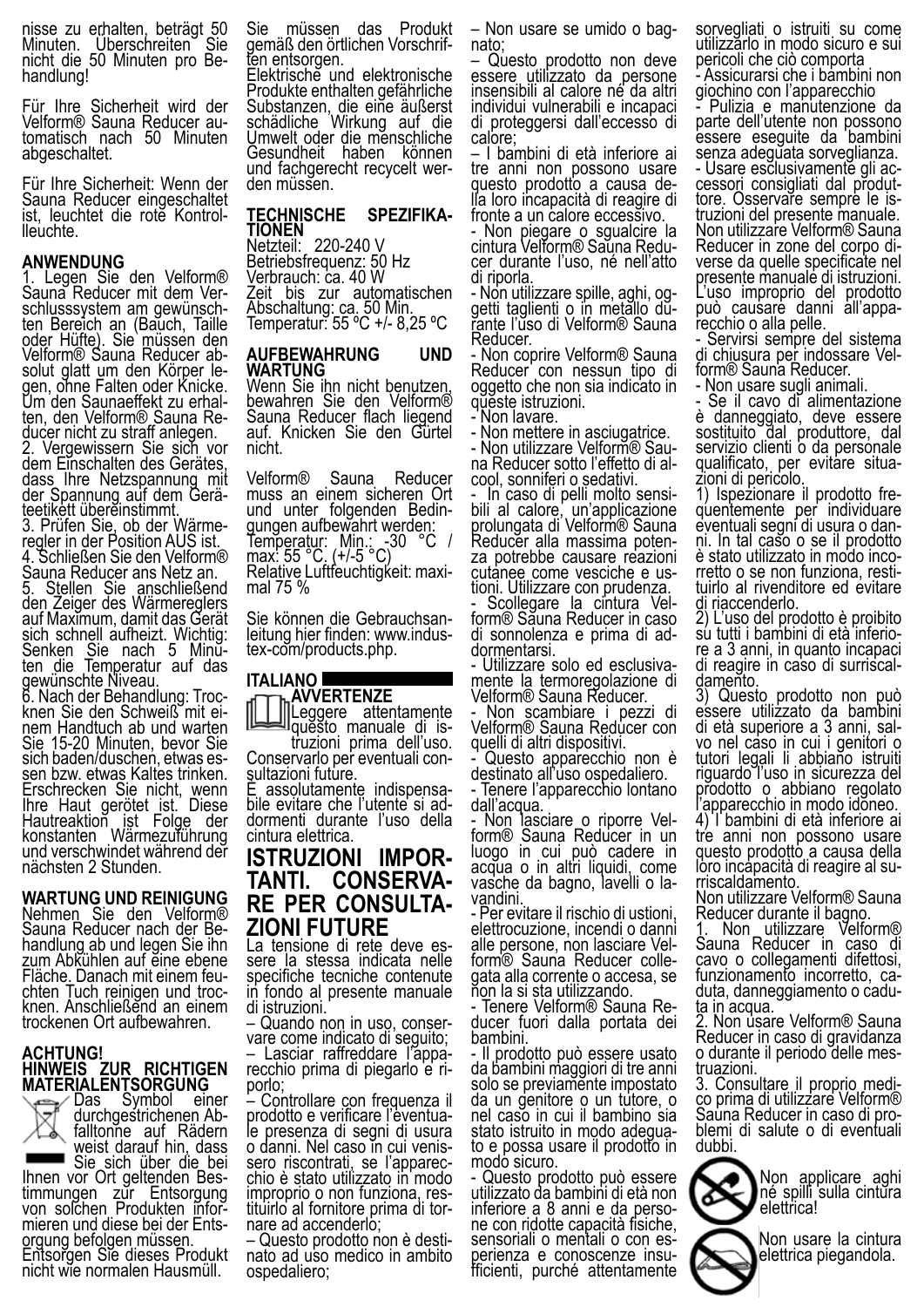### **APPARECCHIO DI CLASSE**

Apparecchio nel quale



la protezione contro la scossa elettrica non si<br>basa unicamente sull'isolamento principale ma anche sulle misure supplementari di<br>sicurezza, quali doppio isosicurezza, quali doppio iso-<br>lamento o isolamento rinfor-<br>zato, pertanto non richiede connessione di messa a terra né dipende dalle condizioni di installazione.



Non usare se bagnato.

La società declina ogni res-<br>ponsabilità per danni che po-<br>trebbero essere causati a per-<br>sone, animali o cose, dovuti a inosservanza o violazione delle presenti avvertenze di sicurezza.

### **SUGGERIMENTI E RACCO- MANDAZIONI**

Grazie al nuovo design di Vel- form® Sauna Reducer sarà possibile trattare l'intera area dell'addome in una singola applicazione.

È molto importante effettuare il trattamento a temperatura ambiente, evitando l'uso si- multaneo di aria condizionata, per ottenere una maggiore efficacia di Velform® Sauna Reducer. In questo modo si impedirà che il corpo subisca variazioni di temperatura mol- to brusche.

Durante l'applicazione della cintura Velform® Sauna Re-<br>ducer sulla pelle, adottare una ducer sulla pelle, adottare una<br>postura comoda, da sdraiati o in piedi, ma non usarla mai a pancia in giù, in quanto ciò potrebbe căusare problemi elettrici nel circuito dell'appa- recchio. Qualora si utilizzi la recchio. Qualora si utilizzi la<br>cintura da seduti, fare in modo di non piegare o sgualcire il prodotto per evitare di danne-<br>ggiare gli elementi interni della ggiare gli elementi interni della<br>cintura.

Non utilizzare creme o prodo-<br>tti simili durante la sessione di applicazione di Velform® Sauna Reducer, perché i pori sono completamente dilatati e potrebbe provocare una rea- zione allergica.

Durante il trattamento si rac-<br>comanda di bere bevande cal-<br>de come caffè, latte e tè. Non bere bevande fredde.

Non utilizzare Velform® Sauna Reducer subito dopo i pasti. Far passare almeno due ore.

La durata di ogni sessione di utilizzo di Velform® Sauna Reducer consigliata per potere ottenere risultati ottimali è di 50 minuti. Non superare i 50 minuti per ogni sessione.

Per la sicurezza dell'utente, Velform® Sauna Reducer si arresterà automaticamente dopo 50 minuti.

Per la sicurezza dell'utente, quando la cintura Velform® Sauna Reducer è in funzione, la luce rossa rimane accesa.

#### **ISTRUZIONI PER L'USO**

1. Posizionare la cintura Vel-<br>form® Sauna Reducer sulla<br>zona desiderata (addome. desiderata vita o fianchi) servendosi del sistema di chiusura. Utilizza- re Velform® Sauna Reducer estendendola completamente attorno al corpo, evitando che si formino grinze o piegature. Non stri<u>ng</u>ere troppo Velform® Sauna Reducer al corpo per

ottenere l'effetto sauna.<br>2. Prima del collegamento de-2. Prima del collegamento de-<br>ll'apparecchio accertarsi che la tensione di rete corrisponda a quella riportata sull'etichetta

del prodotto.<br>3. Verificare che il termorego-3. Verificare che il termorego-<br>latore sia in posizione OFF. 4. Collegare Velform® Sauna

Reducer alla rete elettrica.<br>5. Quindi, portare il termorego-

5. Quindi, portare il termorego-<br>latore alla posizione di massi-<br>ma temperatura in modo che l'apparecchio si riscaldi velo- cemente. Importante: Dopo 5 cemente. Importante: Dopo 5<br>minuti abbassare la tempera-<br>tura al livello desiderato.<br>6. Una volta terminata la ses-

sione, asciugare il sudore<br>con un asciugamano e attencon un asciuğamano e atten-<br>dere da 15 a 20 minuti prima di fare il bagno, mangiare o bere bevande fredde. Non allarmarsi se la pelle assume un aspetto rossastro. Questa reazione cutanea è dovuta alla temperatura costante ricevuta. Scomparirà in poche ore.

### **CONSERVAZIONE E PULI- ZIA**

Una volta terminata la ses-<br>sione, rimuovere la cintura Velform® Sauna Reducer ed estenderla su una superficie piana fino al suo completo raffreddamento. Successiva-<br>mente, pulire con un panno mente, pulire con un panno<br>umido ed asciugarla. Infine, conservarla in un luogo asciu-<br>tto.

### **ATTENZIONE SMALTIMENTO DEI MATE- RIALI**

tenitore di spazzatura su ruote barrato indi- ca che è necessario conoscere e rispettare le normative e le ordinanze municipali specifiche per l'eli- minazione di questo tipo di

prodotti.

Non disfarsi di questo prodotto come se si trattasse di un co-<br>mune residuo domestico.<br>Seguire le normative e le ordinanze municipali pertinenti. I prodotti elettrici ed elettronici contengono sostanze perico- lose che hanno effetti nocivi sull'ambiente e sulla salute umana e devono pertanto es- sere convenientemente ricicla- ti.

#### **Garanzia**

Questo prodotto è garantito contro i difetti di fabbricazione per il tempo previsto dalla le-<br>gislazione vigente.

Sono esplicitamente esclusi dalla garanzia i danni derivanti da uso improprio, uso com- merciale negligente, usura anormale, incidenti o mano-<br>missioni.

#### **SPECIFICHE TECNICHE**

Fonte di alimentazione: 220- 240 V

Frequenza di funzionamento: 50 Hz

Consumo: 40 W circa<br>Tempo per l'arresto automati-

Tempo per l'arresto automati-<br>co: 50 min circa Temperatura: 55 ºC +/- 8,25 ºC

**CONSERVAZIONE E MANU- TENZIONE**

re Velform® Sauna Reducer in posizione piana. Non piegare la cintura.

La cintura Velform® Sauna Reducer deve essere conser- vata in un luogo sicuro nelle seguenti condizioni:

Temperatura: Min. -30 °C, Max. 55 °C. (+/-5°C) Umidità relativa: 75% max

Per il manuale di istruzioni, consultare www.industexcom/ products.php.

### **PORTUGUÊS ADVERTÊNCIAS** Leia atentamente as instruções de utilização do aparelho e guar-<br>de-as num lugar acessível

para poder consultá-las sem-<br>pre que desejar.<br>É indispensável evitar que o

utilizador adormeça durante o uso do cinto.

# **INSTRUÇÕES IM- PORTANTES. GUAR- DAR PARA UTILI- ZAÇÃO FUTURA.**

A voltagem da rede elétrica deve corresponder à indicada nas especificações técnicas impressas no final destas ins-<br>truções.

– Quando não estiver a utilizar o aparelho, guarde-o tal como se indica abăixo.

- Para guardar o aparelho, deixe que arrefeça antes de

### dobrar.

- Inspecione o aparelho com frequência para detetar qual- quer sinal de desgaste ou da- nos. Se observar qualquer um destes sinais, se o aparelho<br>tiver sido usado inadequadativer sido usado inadequada- mente ou se não funcionar, devolva-a ao fornecedor antes de voltar a ligá-lo.

- Este produto não foi conce-<br>bido para uso médico em hos-<br>pitais.

- Não usar se estiver molhado. - Este aparelho não deve ser<br>utilizado por pessoas com falta de sensibilidade ao calor nem por pessoas vulneráveis que não possuam capacidade<br>para reagir em caso de sobreaquecimento do mesmo.

- As crianças com menos de três anos de idade não devem usar a almofada devido à sua<br>falta de capacidade para reagir em caso de sobreaqueci-<br>mento do produto.

- Não dobre nem amarrote o quanto estiver a utilizá-lo nem quando o guardar.

- Não utilize alfinetes, agulhas, objetos pontiagudos ou metáli- cos quando estiver a utilizar o Velform® Sauna Reducer.

- Não cubra o Velform® Sauna Reducer com nenhum tipo de<br>objeto que não tenha sido recomendado nestas instruções. - Não lavar.

- Não utilizar secadora.<br>- Não utilize o Velform® Sauna Reducer se estiver sob os efeitos do álcool, soníferos ou

calmantes.<br>- Se a sua pele for muito sensível ao calor, uma aplicação<br>prolongada do Velform® Sauprolongada do Velform® Sau-<br>na Reducer à máxima po-<br>tência poderia provocar-lhe reações cutâneas tais como ampolas ou queimaduras. Uti-<br>lize-o com prudência.

- Desligue o seu Velform® Sauna Reducer se sentir so-<br>nolência e antes de adorme-<br>cer.<br>- Utilize única e exclusivamen-

te o termorregulador do Vel-<br>form® Sauna Reducer.

- Não intercambie peças do seu Velform® Sauna Reducer com as de outros aparelhos.

- Este aparelho não foi criado para ser utilizado em hospi-<br>tais.

- Mantenha o aparelho afasta- do da água.

- Não dĕixe nem guarde o Vel-<br>form® Sauna Reducer num lugar onde possa cair dentro da água ou de outros líquidos, como, por exemplo, a banhei-<br>ra, o lava-loiça ou o lavabo.<br>- Para evitar o risco de quei-

- Para evitar o risco de quei-<br>maduras, eletrocussão, incên-<br>dio ou danos pessoais, não deixe o Velform® Sauna Re- ducer ligado à tomada de co- rrente ou na posição de ligado rrente oŭ na posição de ligado<br>se não estiver a utilizá-lo.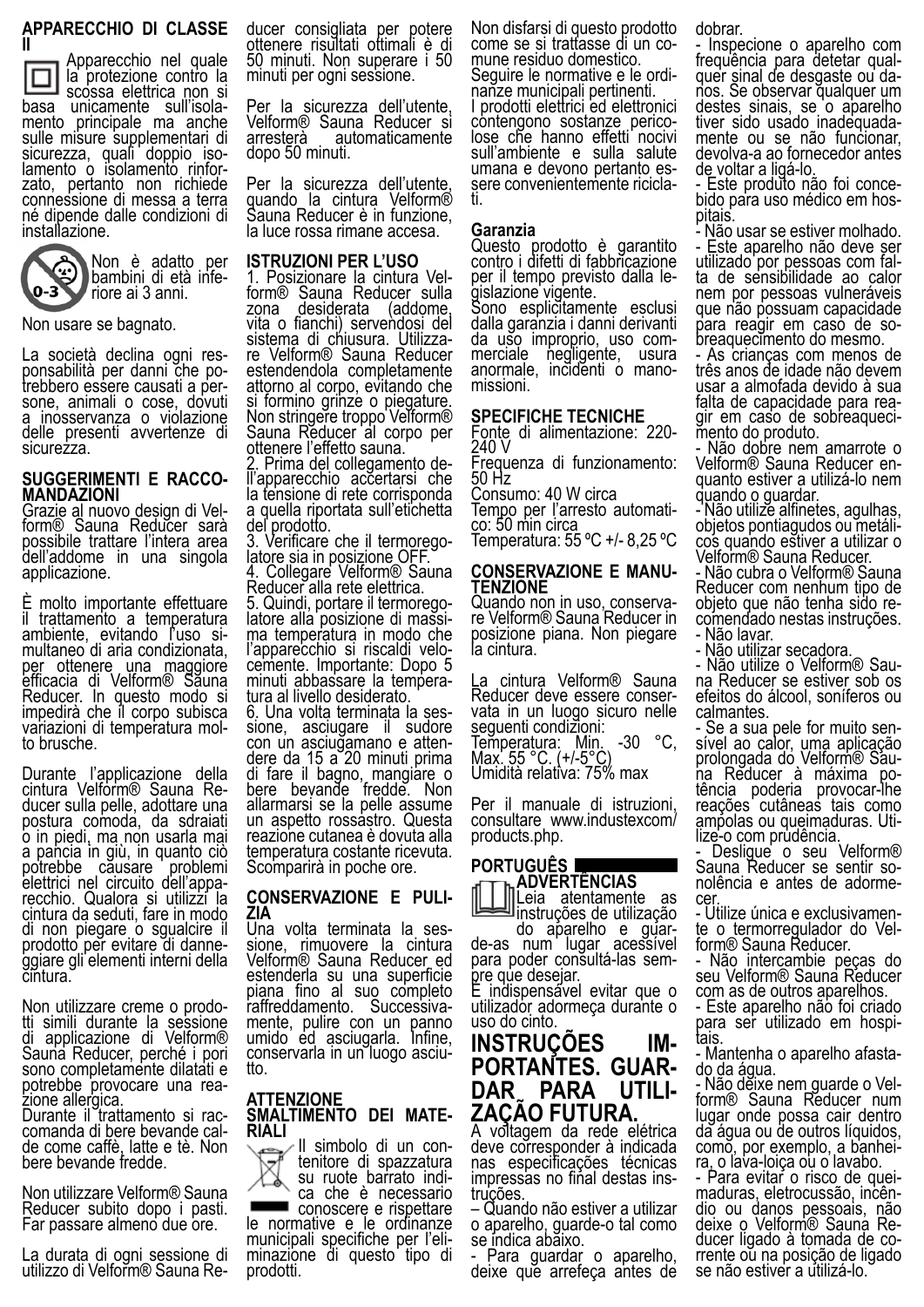- Mantenha o Velform® Sauna Reducer fora do alcance das crianças.

- As crianças com mais de três anos de idade não devem usar a almofada, a não ser que o dispositivo de controlo de fun- cionamento da mesma tenha sido pré-regulado por uma pessoa responsável pela sua segurança, ou que recebam dessa pessoa as instruções necessárias para usar o dito dispositivo de controlo de modo seguro.

- Este aparelho pode ser uti-<br>lizado por crianças com mais de 8 anos e por pessoas com capacidades físicas, senso- riais ou mentais limitadas ou com falta de experiência e conhecimentos sobre a sua utilização desde que sejam supervisionadas ou instruídas sobre a utilização segura do aparelho e compreendam os riscos associados à utilização do mesmo.

- As crianças não devem brin- car com o aparelho.

- A limpeza e a manutenção não devem ser efetuadas por crianças sem a supervisão de um adulto.

- Utilize só acessórios reco- mendados pelo fabricante. Siga sempre as indicações deste manual.

Não utilize o Velform® Sauna Reducer em zonas distintas das especificadas neste ma- nual de instruções. Uma má utilização do produto poderia provocar danos no aparelho ou na sua pele.

- Sirva-se sempre do sistema de fecho para colocar o Vel- form® Sauna Reducer.

- Não utilizar em animais.

- Se o cabo de ligação à rede elétrica estiver danificado este bricante do produto, pelo seu serviço técnico ou por pessoas com qualificações semelhante para evitar qualquer situação de risco.

1) Examine o produto com fre- quência para detetar qualquer sinal de desgaste ou dano. Se observar qualquer um destes sinais, se o produto tiver sido usado inadequadamente ou se não funcionar, devolva-o ao distribuidor antes de voltar a ligá-lo à rede elétrica.

2) As crianças com menos de três anos de idade não devem utilizar este produto devido à sua falta de capacidade para reagir em caso de sobreaque- cimento do mesmo.

3) As crianças com mais de três anos de idade não devem utilizar este produto, a não ser que o dispositivo de controlo de funcionamento do mesmo tenha sido pré-regulado por uma pessoa responsável pela segurança da criança, ou que recebam dessa pessoa as instruções necessárias para utili- zar o produto de modo seguro. 4) As crianças com menos de três anos de idade não devem usar a almofada devido à sua gir em caso de sobreaqueci-<br>mento do produto.

Não utilize o Velform® Sauna Reducer se estiver a tomar banho.

1. Não utilize o Velform® Sauna Reducer se o cabo de ligação à rede elétrica ou qualquer outro dispositivo de ligação estiver defeituoso, se quadamente, se tiver caído, se estiver avariado ou se tiver

caído dentro de água.<br>2. Não utilize o Velform® Sauna Reducer se estiver grávida ou durante o período de mens- truação.

3. Se tiver problemas de saú- de ou qualquer dúvida sobre a utilização do Velform® Sauna Reducer no seu caso espe- cífico, consulte o seu médico antes de utilizar aparelho.



Não utilizar o cin-<br>to se este estiver amarrotado ou do-<br>brado.

### **EQUIPAMENTO CLASSE II**

Este é um aparelho em que a proteção contra<br>choques elétricos não é garantida apenas pelo isola-<br>mento principal, mas também por medidas de segurança complementares, tais como o<br>isolamento duplo ou o isolamento reforçado, pelo que não necessita ligação de terra ou condições de instalação espe- ciais.

A empresa declina toda e qualquer responsabilidade por eventuais danos ocasionados a pessoas, animais ou coisas, motivados pela falta de obser- vância ou incumprimento das presentes advertências.

Não adequado **para crianças com** menos de 3 anos  $0 - 3$ de idade.

Não use se molhado.

## **APLICAÇÕES E RECOMEN- DAÇÕES**

Graças ao novo desenho do Velfórm® Sauna Reducer po-<br>derá tratar toda a área do ab-<br>dómen numa só aplicação.

É muito importante que reali- ze o tratamento à temperatura ambiente evitando a utilização simultânea do ar condicionado para, por um lado conseguir uma maior efetividade do Vel- form® Sauna Reducer e, por outro, evitar que o seu corpo sofra mudanças de temperatu- ra muito bruscas.

Quando colocar o Velform<sup>®</sup> Sauna Reducer sobre a sua pele, adote uma postura có- moda, bem recostado ou em pé, mas não utilize nunca o Velform® Sauna Reducer deitado de boca para baixo porque poderia ocasionar problemas no circuito elétrico do aparelho. Se preferir utili-<br>zar o cinto sentado, deve ter zar o cinto sentado, deve ter<br>o cuidado de que o cinto não fique amarrotado ou dobrado durante a utilização, evitando assim danificar os elementos internos do mesmo.

Não utilize nenhum tipo de creme ou produto similar en-<br>quanto estiver a utilizar o seu<br>Velform® Sauna Reducer Velform® Sauna porque os poros da sua pele ficam completamente abertos e a utilização de qualquer tipo de creme poderia provocar-lhe uma reação alérgica.

Recomenda-se tomar bebidas quentes como café, leite ou chá durante o tratamento. Não tome bebidas frias.

Não utilize o Velform® Sau- na Reducer imediatamente depois das refeições; deixe transcorrer pelo menos duas horas.

Para conseguir ótimos resulta-<br>dos, a duração recomendada<br>de cada sessão com o Velform® Sauna Reducer é de 50 minutos. Não supere 50 minu- tos em cada sessão.

Para a sua própria segurança, o Velform® Sauna Reducer parará automaticamente após 50 minutos de utilização.

Para a sua própria segurança, enquanto o seu Velform® Sauna Reducer estiver em funcionamento, o indicador luminoso permanecerá aceso em vermelho.

### **MODO DE UTILIZAÇÃO**

1. Coloque o Velform® Sauna Reducer na zona desejada (abdómen, cintura ou anca) com a ajuda do sistema de fe- cho. Deve utilizar o Velform® Sauna Reducer totalmente estendido à volta do seu cor-<br>po, sem que fique amarrotado, po, sem que fique amarrotado,<br>com dobras ou com pregas. Para conseguir o efeito sauna, não ajuste demasiado o Vel- form® Sauna Reducer ao seu corpo.

2. Antes de ligar o aparelho comprove se a voltagem da sua instalação elétrica corres- ponde àquela impressa na eti-

queta do produto.<br>3. Comprove se o termorregu-3. Comprove se o termorregu-<br>lador está na posição OFF.

4. Ligue o Velform® Sauna Reducer à tomada de rede elétrica.

5. Depois, situe o indicador do termorregulador na posição máxima para que o aparelho<br>aqueça rapidamente. Importante: quando tiverem transco-<br>rrido 5 minutos baixe a tempe-<br>ratura para o nível desejado.

6. Quando tiver finalizado a sua sessão, seque o suor com una toalha e espere 15 a 20 minutos para tomar banho e ingerir alimentos ou bebidas frias. Não se alarme se a sua<br>pele tiver um aspeto avermelpele tiver um aspeto avermel- hado. Esta reação cutânea é provocada pela temperatura constante aplicada sobre a pele e desaparecerá num par de horas.

**CONSERVAÇÃO E LIMPEZA** Quando tiver finalizado a sua sessão, tire o Velform® Sauna Reducer e estenda-o sobre uma superfície plana até que ele arrefeça. Depois, limpe-o com um pano húmido e se-<br>que-o. Finalmente, guarde-o num lugar seco.

### **ATENÇÃO COMO SE DESFAZER DOS MATERIAIS**

O símbolo de um con- tentor sobre rodas ris- cado indica que Você se de guir as normas locais<br>relativas à eliminação deste

tipo de produtos. Não se desfaça deste produto<br>da mesma forma que o faz ha-

bitualmente com os resíduos<br>gerais da sua casa. A elimigerais da sua casa. A elimi- nação do produto deve ser realizada de acordo com as normas locais aplicáveis.<br>Os produtos elétricos e ele-

Os produtos elétricos e ele- trónicos contêm substâncias perigosas que têm efeitos nefastos sobre o ambiente e a saúde humana e, portanto, devem ser reciclados adequa- damente.

### **GARANTIA**

Este produto está coberto por uma garantia contra defeitos de fabrico sujeita aos prazos estipulados pela legislação em vigor em cada país.

Esta garantia não cobre os danos decorrentes de um uso inadequado, uso comercial negligente, desgaste anormal, acidentes ou manipulação in- devida.

### **ESPECIFICAÇÕES TÉCNI- CAS** Voltagem: 220-240 V Frequência: 50 Hz Consumo: 40 W aprox. Tempo para a paragem auto-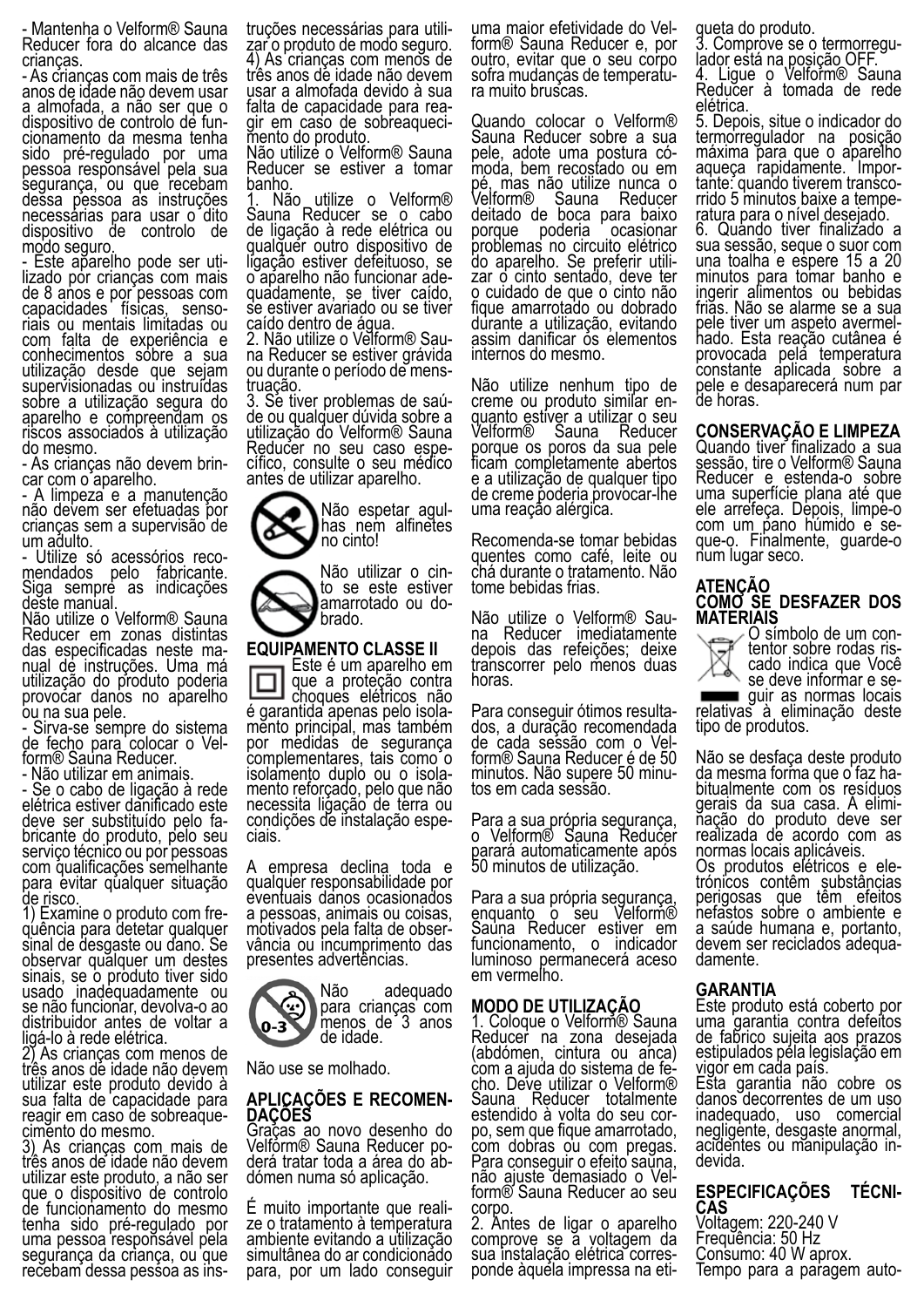mática: 50 min aprox. Temperatura: 55 ºC +/- 8,25 ºC

### **ARMAZENAGEM E MANU- TENÇÃO**

Quando não estiver a utilizar o seu Velform® Sauna Reducer, guarde-o em posição plana. Não o dobre.

O Velform® Sauna Reducer deve guardar-se num lugar se- guro e nas condições abaixo indicadas.

Temperatura: mín. -30 °C, máx. 55 °C. (+/-5°C) Humidade relativa: máximo 75 %

O manual de instruções está disponível em www.industex- com/products.php.

#### **NEDERLANDS**

**WAARSCHUWINGEN** Lees de instructies aan-<br>dachtig door alvorens

het apparaat te gebrui- ken. Bewaar ze zodat u ze in de toekomst opnieuw kunt raa- dplegen.

Het is zeer belangrijk te voor- komen dat de gebruiker in slaap valt tijdens het gebruik van de riem.

**B E L A N G R I J K E A A N W I J Z I N G E N . VOOR TOEKOMSTIG GEBRUIK BEWAREN**

Het voltage van uw lichtnet moet overeenstemmen met dat van de technische speci- ficaties aangegeven aan het einde van deze instructies.

– bewaar het apparaat op de volgende manier wanneer u het niet gebruikt;

– laat het apparaat afkoelen alvorens het op te rollen om het op te bergen;

– controleer het apparaat re- gelmatig op tekenen van slij- tage of schade. Als deze teke- nen bestaan, indien het toestel verkeerd werd gebruikt of niet werkt, bezorg het dan terug aan de leverancier voordat ŭ het opnieuw inschakelt;

– dit apparaat is niet geschikt voor medisch gebruik in zie-<br>kenhuizen;

kenhuizen;<br>– gebruik het niet als het nat is; – dit toestel mag niet worden gebruikt door personen die on-<br>gevoelig zijn voor warmte en ăndere zeer kwetsbare perso-<br>nen die niet goed kunnen rea-<br>geren op oververhitting; geren op oververhitting;<br>- kinderen jonger dan drie

jaar mogen het apparaat niet gebruiken, omdat zij nog niet goed op oververhitting kunnen reageren.

- Vouw Velform® Sauna Redu- cer niet dubbel en kreuk hem niet tijdens het gebruik en ook niet bij het opbergen.

- Gebruik geen spelden, na- alden, scherpe of metalen

voorwerpen tijdens het gebruik van Velform® Sauna Rĕducer.<br>- Dek Velform® Sauna Reducer niet af met een voorwerp dat niet in deze instructies aanbevolen wordt.

- Niet wassen.

- Geen droogtrommel gebrui-<br>ken.<br>- Gebruik Velform® Sauna Re-

- Gebruik Velform® Sauna Re-<br>ducer niet onder invloed van alcohol, slaap- of kalmerings-<br>middelen.

- Is uw huid heel gevoelig voor warmte, dan kan een langdu-<br>rige toepassing van Velform® Săuna Reducer op maximaal vermogen huidreacties veroor-<br>zaken zoals blaren of brand-<br>wonden. Gebruik hem voorzi-

chtig.<br>- Schakel uw Velform® Sauna<br>- Schakel uw Nij slanerigheid en Reducer uit bij slaperigheid en

voordat u indommelt.<br>- Gebruik uitsluitend de tempe-- Gebruik uitsluitend de tempe- ratuurregelaar van Velform® Sauna Reducer.

- Wissel geen onderdelen van uw Velform® Sauna Reducer met andere apparaten.

- Dit apparaat is niet voorzien voor gebruik in ziekenhuizen.

- Houd het apparaat verwij-<br>derd van water. Laat Velform niet achter of

bewaar hem niet op een pla- ats waar hij in water of andere vloeistof kan vallen, zoals de badkuip, gootsteen of wasta-<br>fel.<br>- Om gevaar voor brandwon-

- Om gevaar voor brandwon-<br>den, elektrocutie, brand of per-<br>soonlijk letsel te voorkomen, laat Velform® Sauna Reducer niet ingeschakeld of aangeslo-<br>ten wanneer hij niet in gebruik is.

- Houd Velform® Sauna Re- ducer buiten het bereik van kinderen.

Dit apparaat is niet geschikt om te worden gebruikt door jonge kinderen, ouder dan drie jaar, tenzij het apparaat vooraf is ingesteld door een ouder of voogd, of het kind goed is in-<br>gelicht over hoe het apparaat op een veilige manier moet worden gebruikt.

Dit apparaat mag worden gebruikt door kinderen van 8 jaar en ouder en personen met<br>verminderde fysieke, sensorische of geestelijke vermogens of een gebrek aan ervaring en kennis indien zij het onder toezicht gebruiken of instructies hebben gekregen over een<br>veilig gebruik van het apparaat en zij zich bewust zijn van de

hieraan verbonden gevaren. - Kinderen dienen niet met het apparaat te spelen

- Kinderen mogen het appara- at zonder toezicht niet schoon- maken of hieraan onderhoud

plegen<br>- Gebruik enkel door de fabrikant aanbevolen accessoires.<br>Volg de aanwijzingen van de aanwijzingen van deze handleiding altijd op.

Gebruik Velform® Sauna Re- ducer niet op andere zones dan aangeduid in deze ge-<br>bruikershandleiding. Verkeerd gebruik van het product kan schade aan het apparaat of

huidletsel veroorzaken.<br>- Gebruik altijd het sluitsys-- Gebruik altijd het sluitsys-<br>teem voor het aanbrengen van Velform® Sauna Reducer.

- Niet gebruiken op dieren. - Indieň de voedingskabel bes-<br>chadigd is, moet hij worden vervangen door de fabrikant of door de after-sales service of

soortgelijk bevoegd personeel om gevaar te vermijden. 1) Kijk het product regelmatig na om mogelijke tekenen van slijtage of beschadiging waar te nemen. Treft u dit soort te- kenen aan, of indien het pro- duct verkeerd gebruikt werd of niet werkt, bezorg het dan terug aan de dealer voordat u het opnieuw inschakelt.

2) Kinderen jonger dan 3 jaar mogen dit product niet gebrui-<br>ken, wegens hun onvermogen<br>om te reageren bij oververhitom te reageren bij oververhit-<br>ting.

3) Dit product mag niet worden gebruikt door kinderen ouder dan 3 jaar, tenzij een van de ouders of de wettelijke voogd de nodige afstellingen aan het product uitgevoerd heeft of het kind ten minste de geschikte instructies ontvangen heeft in-<br>zake veilig gebruik.

4) Kinderen jonger dan drie jaar mogen het apparaat niet gebruiken, omdat zij nog niet goed op oververhitting kunnen reageren.

Gebruik Velform® Sauna Re-<br>ducer niet als u in bad zit.

1. Gebruik Velform® Sauna Reducer niet indien de kabel of een aansluiting defect zijn,<br>indien hij niet correct werkt, indien hij gevallen is, stuk is of inhet water gevallen is.

2. Gebruik Velform® Sauna Reducer niet indien uw zwan-<br>ger bent of tijdens de mens-<br>truatie.

3. Raadpleeg uw arts voordat u Velform® Sauna Reducer gebruikt indien u gezondheids- problemen heeft of in geval van twijfel.



Steek geen naal-<br>den of spelden in de riem!

Gebruik de riem niet als hij opgevouwen of dubbelgevouwen is.

### **KLASSE II APPARATUUR**

Toestel waarbij bes- cherming tegen elektris- che schokken niet enkel afhankelijk is van basisisolatie ligheidsmaatregelen voorzien zijn, zoals dubbele isolatie of versterkte isolatie. Dit soort apparaten is niet voorzien van een aardverbinding en is niet afhankelijk van de installa- tie-omstandigheden of van het type installatie.



Niet gebruiken als het nat is.

### **TOEPASSINGEN EN AAN- BEVELINGEN**

Dankzij het nieuwe design van Velform® Sauna Reducer kan het hele buikgebied in een enkele toepassing worden be- handeld.

Het is van groot belang de behandeling op omgevings-<br>temperatuur uit te voeren, en het gelijktijdig gebruik van air-<br>conditioning te vermijden, voor een grotere doeltreffendheid van Velform® Sauna Reducer<br>en om te vermijden dat uw lichaam zou worden onderwor-<br>pen aan zeer plotselinge tem-<br>peratuurveranderingen.

Wanneer Velform® Sauna Reducer op de huid aange- bracht wordt, neem dan een makkelijke houding aan, u kan liggen of rechtop staan. Ga niet op uw buik liggen terwijl u Velform® Sauna Reducer gebruikt. Dit zou elektrische problemen in het circuit van<br>het apparaat kunnen teweehet apparaat kunnen tewee- gbrengen. Indien u zit terwijl  $\ddot{\mathrm{u}}$  de riem gebruikt, zorg dan dat hij niet dubbelgevouwen of gekreukt wordt, om de interne elementen van de riem niet te beschadigen.

Gebruik geen enkel type crè- me of dergelijke terwijl u uw sessie met Velform® Sauna Reducer uitvoert, want de po- riën zijn volledig verwijd en dit riën zijn volledig verwijd en dit<br>zou een allergische reactie kunnen veroorzaken.

Tijdens de behandelingen is het raadzaam geen warme<br>dranken te drinken zoals koffie, melk of thee. Drink geen koude dranken.

Gebruik Velform® Sauna Re-<br>ducer niet onmiddellijk na de maaltijd. Laat minstens twee uur verstrijken.

Voor optimale resultaten be- draagt de aanbevolen tijd voor elke sessie met Velform® Sau- na Reducer 50 minuten. Elke sessie mag ten hoogste 50 mi- nuten duren.

Voor uw veiligheid wordt Vel-<br>form® Sauna Reducer stop-<br>gezet op automatische wijze ña het verstrijken van 50 mi-<br>nuten.